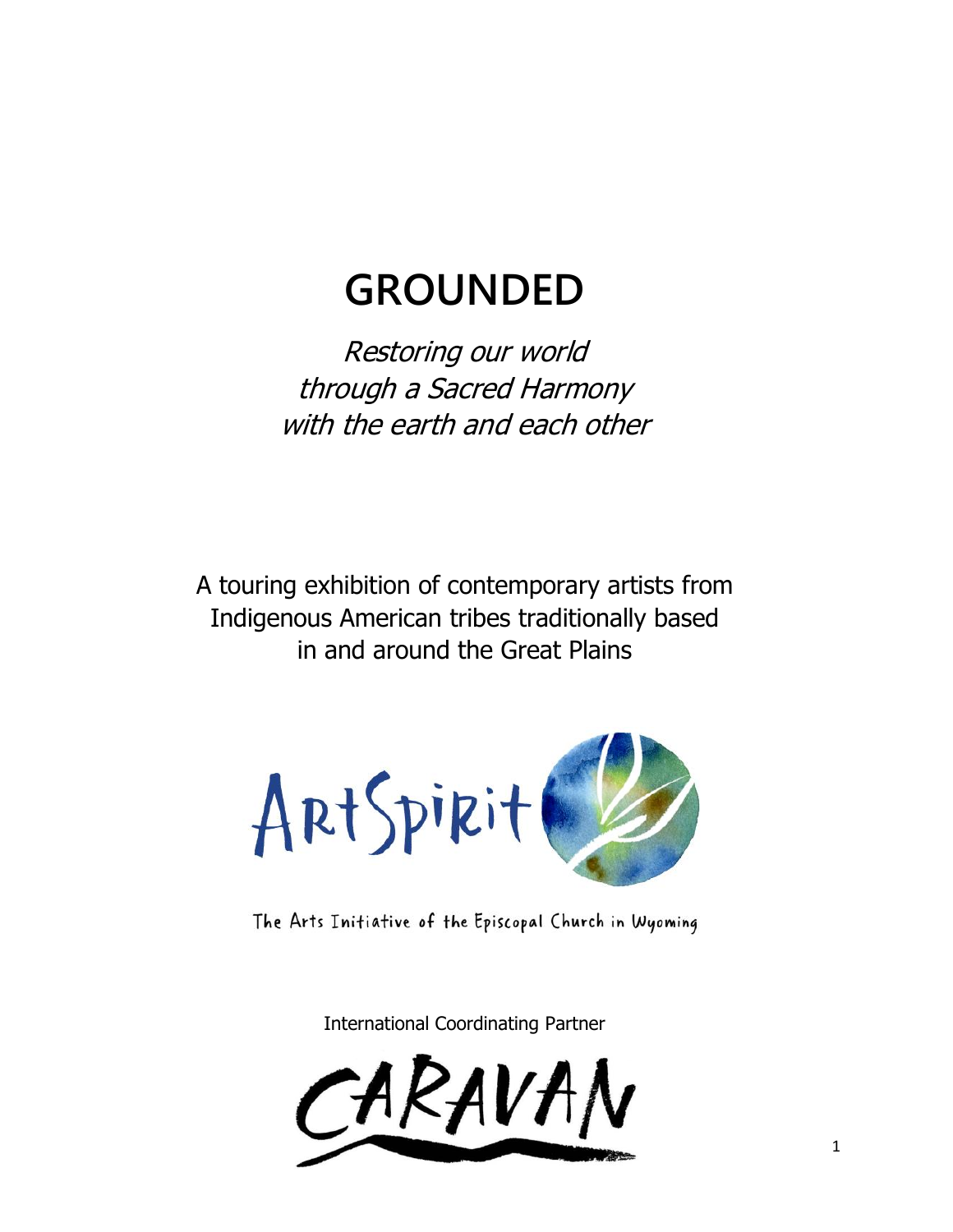*"Upon suffering beyond suffering: [We] shall rise again and it shall be a blessing for a sick world. A world filled with broken promises, selfishness, and separations. A world longing for light again. I see a time of Seven Generations when all the colors of mankind will gather under the Sacred Tree of Life and the whole Earth will become one circle again. In that day, there will be those among the Lakota who will carry knowledge and understanding of unity among all living things and the young white ones will come to those of my people and ask for this wisdom. I salute the light within your eyes where the whole Universe dwells. For when you are at that center within you, and I am that place within me, we shall be one."* 

- **Crazy Horse,** Oglala Sioux Chief

"The earth is our mother. What befalls the earth befalls all the [children] of the earth. This we know: the earth does not belong to [humanity], [humanity] belongs to the earth. All things are connected… We do not weave the web of life; we are merely strands in it. Whatever we do to the web, we do to ourselves. The earth is precious to God and to harm the earth is to heap contempt on its Creator."

- **Chief Seattle,** Suquamish and Duwamish Chief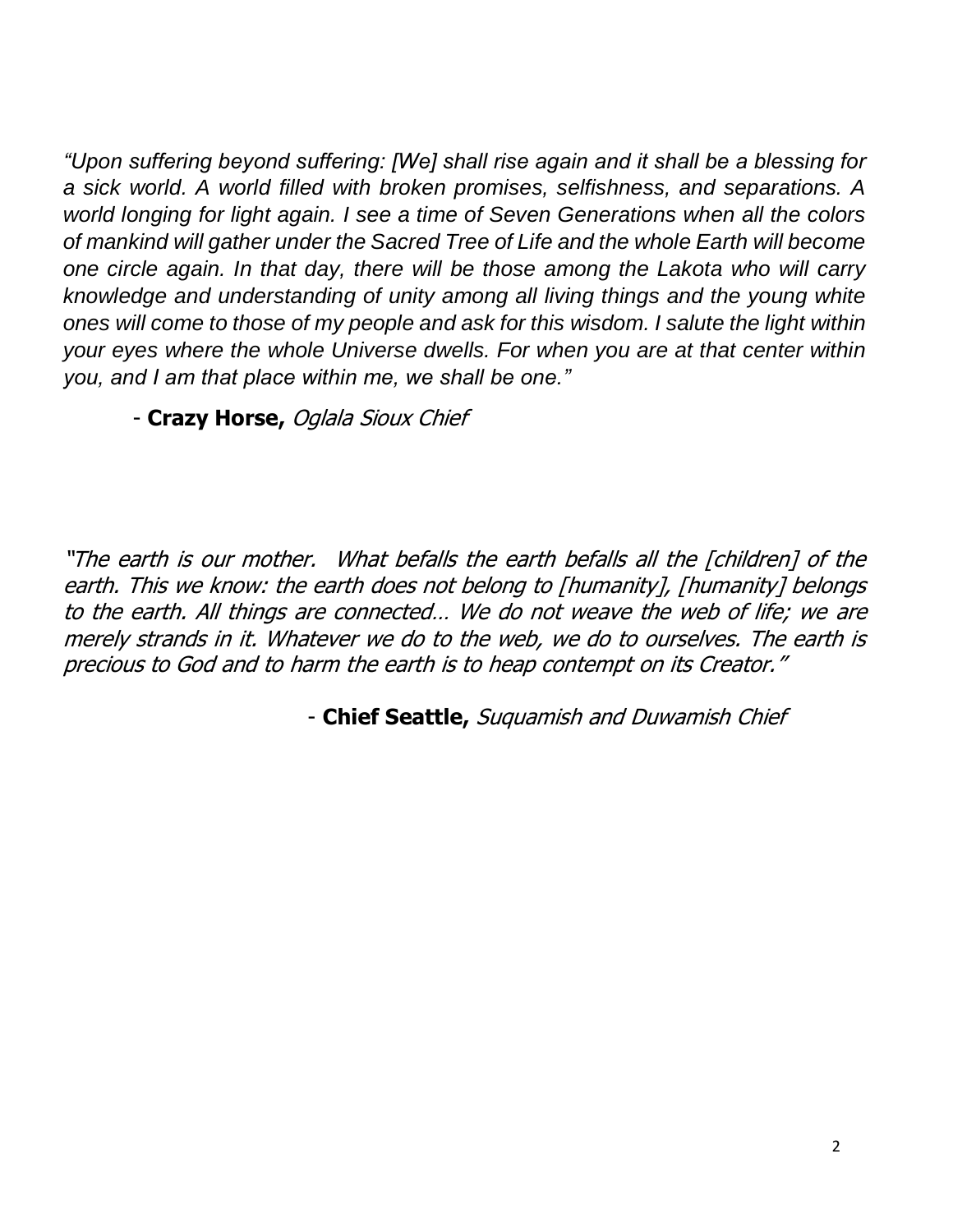# **Introduction and Strategic Need**

GROUNDED is an artistic exploration curated by *ArtSpirit*, the arts initiative of Episcopal Church in Wyoming, to inspire our imaginations about our need to be "grounded" in our relationship with all of creation: the earth and its wildlife, each other and ourselves. At this moment in time, it is critical for both our own health and the survival of our planet, that we acknowledge and honor our intricate connection to the earth as our sustainer, to the wisdom of our ancestors, and to humanity's need of each other. Our world itself is calling for restoration, from within and without, for a realignment of a sacred harmony and an awareness of a new balance between ourselves and the earth, and with all of life upon it. GROUNDED is an exhibition of creative expressions nurturing that sacred connection, towards "groundedness" and more intentional and responsible living.

There is no question that our world is facing an environmental emergency. Foundational to any solution is the critical need to have a healthier relationship with everything on our planet. Bold, courageous and innovative steps are required for our future. In this regard, we have much to learn about our relationship with the earth from indigenous cultures, such as our Native American sisters and brothers, who teach us that environmental care is an integral part of maintaining a sacred balance, and climate change indicates an imbalance that they understand as affecting everyone and everything – geological, physical, emotional and spiritual.

GROUNDED will bring together an inspiring group of premier contemporary artists from Indigenous American tribes, traditionally based in and around the Great Plains, whose artistic practice is a unique blend of their heritage and creative expression. Their work will serve as a visual representation of the worldview, wisdom and learnings of their forebears which is urgently needed today as we reimagine the way we live in order to heal our world. Grounded in the interconnectedness of the sacred, the natural world, and one another, Native American traditional beliefs see everything on the earth as living in relationship. Their spiritual wisdom is therefore essential toward developing a "sacred harmony" between all peoples and with the earth. This unique contemporary art exhibition seeks to enable them to share their culture, heritage and sacred traditions to help us heal our world and foster wholeness among all peoples.

# **The Exhibition**

GROUNDED will be a touring contemporary art exhibition. It will also be offered simultaneously online through a virtual gallery.

Wyoming - It will be showcased first in 6 cities of Wyoming (Lander, Casper, Cheyenne, Jackson, Worland and Rock Springs).

United States - Following the Wyoming tour, the plan is for the exhibition to be showcased in 2 other key venues within the US working with the national Episcopal Church.

United Kingdom and Middle East - Following the Wyoming and US exhibitions, the plan is for GROUNDED to be exhibited in the United Kingdom (i.e. Leicester, London) and the Middle East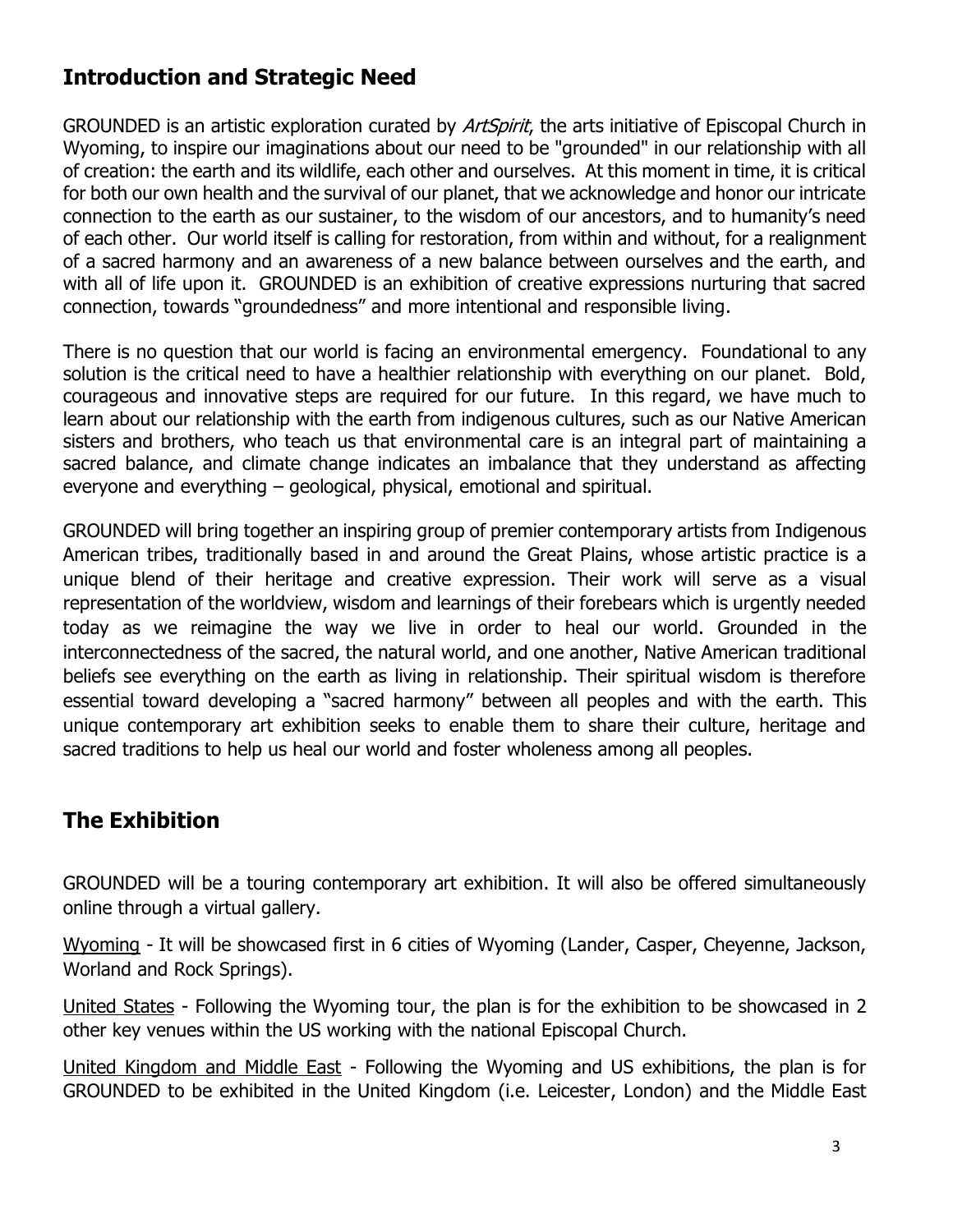(UAE). The organizing curator, Bishop Paul-Gordon Chandler, the Bishop of Wyoming, has had extensive experience in coordinating large-scale exhibitions in the UK, Europe and the Middle East.

## **The Artists**

15 premier contemporary artists have been invited to participate from 8 Indigenous tribes. The invitations were extended based on the artists' previous work and their ability to express the exhibition's theme through the lens of their heritage and cultural worldview.

Each artist are encouraged to submit 2 original artworks created in response to the theme of the exhibition in any still art medium: painting, drawing, collage, photography, digital art, mixed media, etc. They will measure no larger than 3-feet on the longest length. Larger works by an artist are at the discretion of the artistic curator.

The 15 premier contemporary Indigenous American artists invited to participate include:

Robert Martinez (Northern Arapaho): *paintings/drawings* John Pepion (Blackfeet): ledger work Ben Pease (Crow): *collage painting* Brent Lerned (Arapaho/Cheyenne): *paintings* Don Montelleaux (Oglala Sioux): ledger Carlin Bear Don't Walk (Crow/Northern Cheyenne): *paintings* Joanne Brings Thunder (Eastern Shoshone): ledger Jackie Sevier (Northern Arapaho): *mixed media* Jackie Larson Bread (Blackfeet): *beadwork* Wade Patton (Oglala Lakota): ledger drawing & beadwork Henry Payer (Ho-Chunk): *collage* Jim Yellowhawk (Itazipco/Cheyenne River Sioux): *mixed media* Hillary Kempenich (Ashinabee): *painting* Talissa Abeyta (Eastern Shoshone): ledaer Louis Still Smoking (Blackfeet): *painting* 

# **Curatorial Team**

**ARTISTIC CURATOR – Robert Martinez,** celebrated Northern Arapaho Artist, and Founder of Creative Indigenous Collective and Northern Arapaho Artists Society

**Robert Martinez** is a celebrated Northern Arapaho artist who was born in Wyoming on the Wind River Reservation. A member of the Northern Arapaho tribe, he attended the Rocky Mountain College of Art & Design (RMCAD) and graduated with a Bachelor of Fine Arts specializing in Painting & Drawing and minoring in sculpture. At the age 19, he became the Youngest Native American to graduate from RMCAD at that time.

His native heritage remains a constant inspiration and source of ideas for his art. The past and present resonate strongly in his home state of Wyoming and those historical and contemporary chords echo throughout his pieces. Much of Robert's current work uses the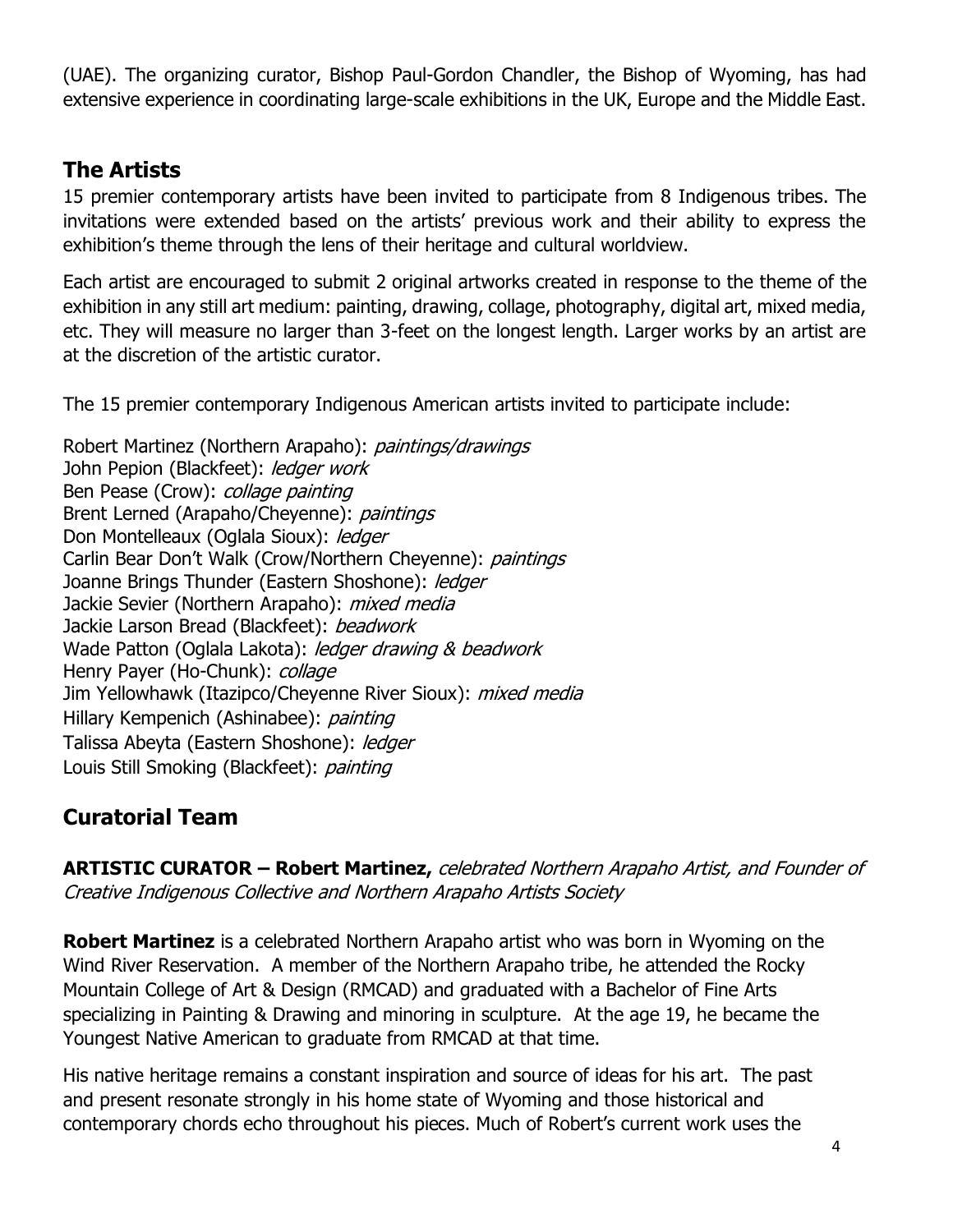historical imagery, myths and stories of both the West and Arapaho Culture combined with modern themes to create images that make a statement on the issues of today. Using intense vibrant color and contrasting shades of light and dark, he paints and draws striking forms that are confronting and engage the viewer.

His paintings and drawings have been shown across the USA and have garnered noted acclaim. His work is included in the permanent collections of the Red Cloud Heritage Museum, The Brinton Museum, The Plains Indian Museum at the Cody Center of the West, and the Smithsonian National Museum of the American Indian.

A strong supporter of Education and of the Arts, Robert is the Founder of Creative Indigenous Collective and Northern Arapaho Artists Society, and is committed to helping and mentoring emerging artists on his reservation in Wyoming and the western region.

For more information, see: [www.martinezartdesign.com](http://www.martinezartdesign.com/)

#### **ORGANIZING CURATOR**

**The Rt. Rev. Paul-Gordon Chandler**, Bishop of the Episcopal Church in Wyoming & Founder of CARAVAN, a global arts initiative

**The Rt. Rev. Paul-Gordon Chandler** is the Bishop of the Episcopal Church in Wyoming. He grew up in Senegal, West Africa, and has lived and worked extensively around the world in senior leadership roles within publishing, the arts, relief and development and The Episcopal Church. An author, art curator, social entrepreneur and an authority on the Middle East and Africa, he is passionate about using the arts to further our global quest for a more harmonious future, both with each other and with the earth.

He is Founder of CARAVAN, an international arts non-profit/NGO, recognized as a leader in using the arts to transform our world. He has organized and curated major art exhibitions around the world, in sacred spaces such as St. Paul's Cathedral in London and National Cathedral in Washington, D.C. and at notable art venues like the National Gallery of Fine Arts in Amman, Jordan, the American University Museum in Washington, D.C., Vanderbilt University Fine Arts Gallery, Museum of Modern Art in Cairo, Egypt, as well as at reverential memorial sites like Ground Zero in New York. For more information, see: [www.paulgordonchandler.com.](http://www.paulgordonchandler.com/)

### **Associated Programs**

The exhibition serves as catalyst for each host exhibition venue to develop a variety of events and programs tailored to the specific needs of their community to stimulate discussion, dialogue and education around the exhibition's theme, toward promoting further understanding and widening the engagement with the exhibition: opening night events, curator and artist talks, forums, panel conversations, lectures, workshops, musical concerts, sacred drumming, literary readings, film screenings, dance performances, drama, and educational activities, etc.